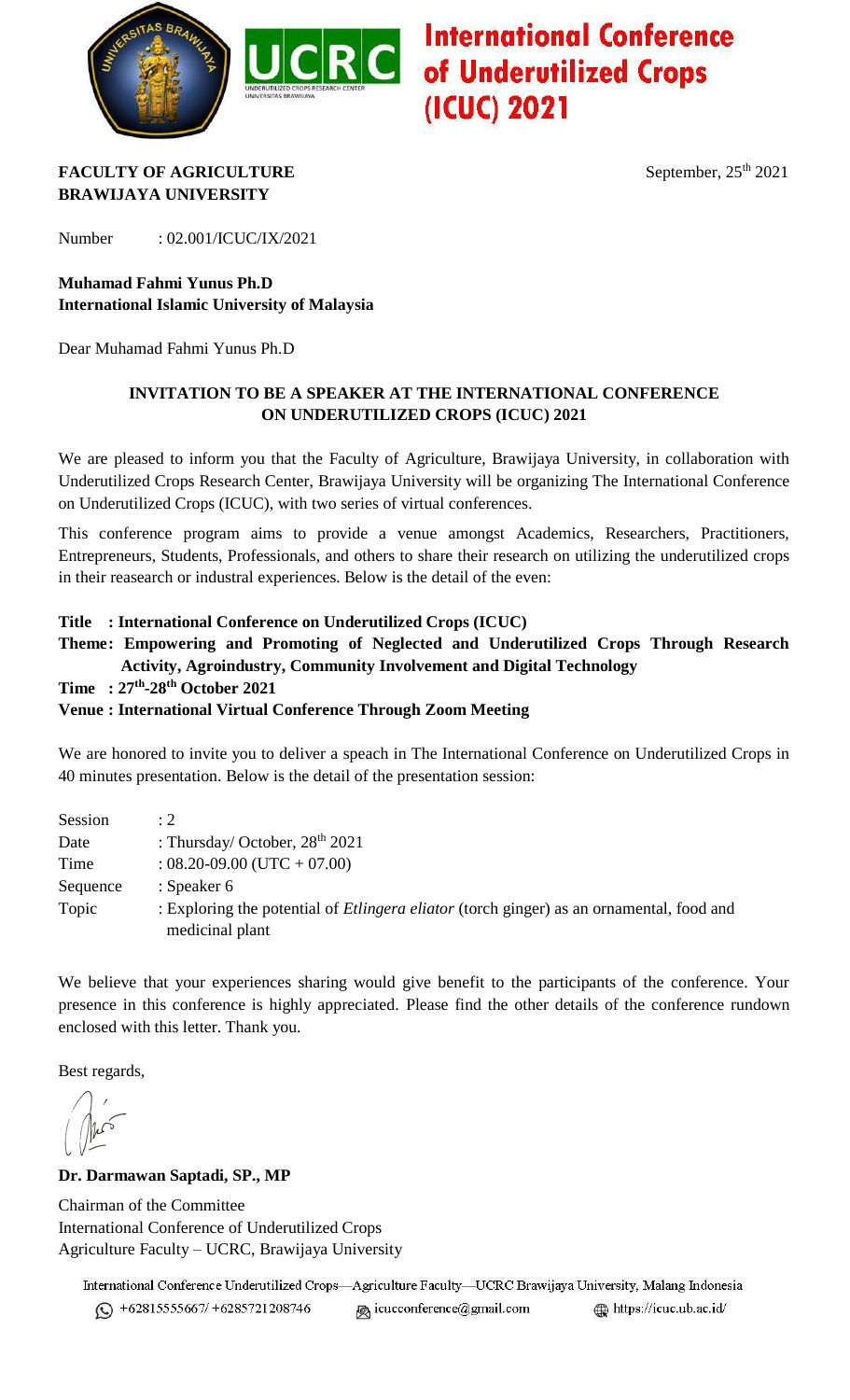

# **JCRC** International Conference (ICUC) 2021

Attachment. Rundown day 1

### **EVENT RUN DOWN**

| Day 1# Wednesday, 27 October 2021 |                                    |                 |                                                                                                                                                                                                                                                                                 |  |  |  |
|-----------------------------------|------------------------------------|-----------------|---------------------------------------------------------------------------------------------------------------------------------------------------------------------------------------------------------------------------------------------------------------------------------|--|--|--|
| N <sub>0</sub>                    | <b>Local Time</b><br>$(UTC+07.00)$ | <b>Duration</b> | <b>Agenda</b>                                                                                                                                                                                                                                                                   |  |  |  |
| $\mathbf{1}$                      | $08.00 - 08.30$                    | 30'             | Opening ceremony                                                                                                                                                                                                                                                                |  |  |  |
| $\overline{2}$                    | $08.30 - 12.30$                    |                 | Plenary session                                                                                                                                                                                                                                                                 |  |  |  |
| 3                                 | $08.30 - 08.35$                    | 5 <sup>2</sup>  | <b>Introduction by Moderator</b>                                                                                                                                                                                                                                                |  |  |  |
| 4                                 | $08.35 - 09.15$                    | 40'             | Speaker 1: Kilala Tilaar (CEO Martha Tilaar Group)<br>"Utilization of Underutilized Crop Potential as Raw Material<br>for<br>Herbal Agroindustry"                                                                                                                               |  |  |  |
| 5                                 | $09.15 - 09.55$                    | 40'             | Speaker 2: Utami Kartika Putri (Editor in Chief<br>Trubus Magazine)<br>"The Role of Media in Introducing and Promoting<br>Underutilized<br>Crops as a Supporter of the Community's Economy"                                                                                     |  |  |  |
| 6                                 | $09.55 - 10.10$                    | 15'             | QA                                                                                                                                                                                                                                                                              |  |  |  |
| 7                                 | $10.10 - 10.50$                    | 40'             | <b>Speaker 3: Prof. Patrick Van Damme (Prague University of</b><br>Life Sciences)<br>"Frontier Research and Development of Underutilized Crop in<br>Europe/Africa"                                                                                                              |  |  |  |
| 8                                 | $10.50 - 11.30$                    | 40'             | <b>Speaker 4: Prof. Geert Haesaert (Ghent University)</b><br>"Increasing the Genetic Capacity of Underutilized<br>Crops through Plant Breeding"                                                                                                                                 |  |  |  |
| 9                                 | $11.30 - 12.10$                    | 40'             | Speaker 5: Prof. Atungwu Jonathan Jeremiah (College of<br>Plant Science & Crop Production, Federal University of<br>Agriculture, Abeokuta (FUNAAB)<br>"Consider NUS: Engineering Food, Nutrition & Income<br>Securities in Post Pandemic Agro-Economy of<br>Developing Nations" |  |  |  |
| 10                                | $12.10 - 12.30$                    | 20'             | QA                                                                                                                                                                                                                                                                              |  |  |  |
| 11                                | $12.30 - 13.30$                    | 60'             | <b>Break</b>                                                                                                                                                                                                                                                                    |  |  |  |
| 12                                | $13.30 - 15.30$                    | 120'            | Parallel session                                                                                                                                                                                                                                                                |  |  |  |